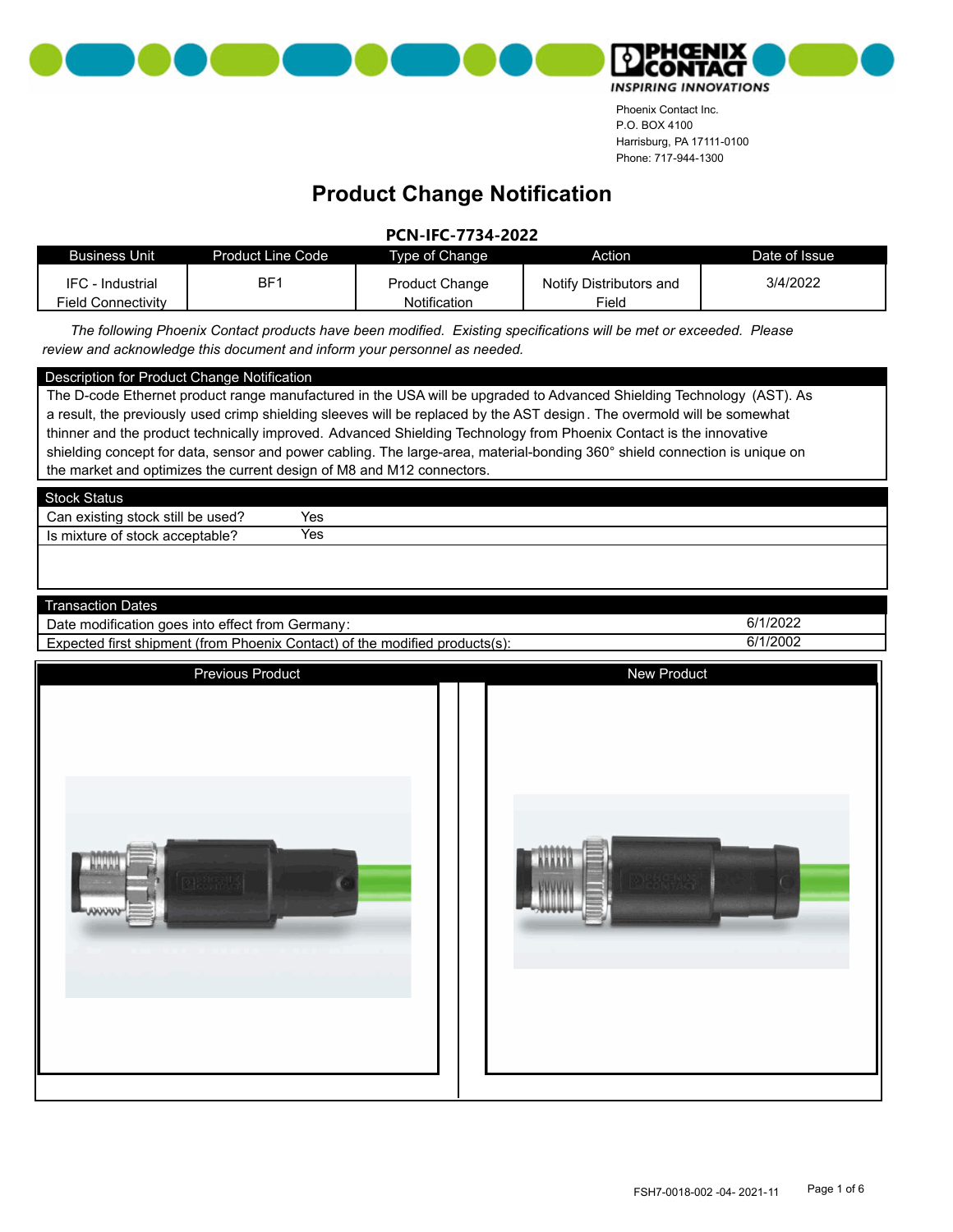



#### **Product Change Notification**

*Should you have any issues with the timeline or content of this product change, please contact Phoenix Contact using the*  information below. Customers should acknowledge receipt of the PCN within 30 days of delivery of the PCN; provided, *however, that the failure to acknowledge receipt does not affect the product change or the effective date thereof.*

**Contact Info:** ypatel@phoenixcontact.com Yogi Patel

Thank you,

Nathan Owens

Product Marketing Manager - IFC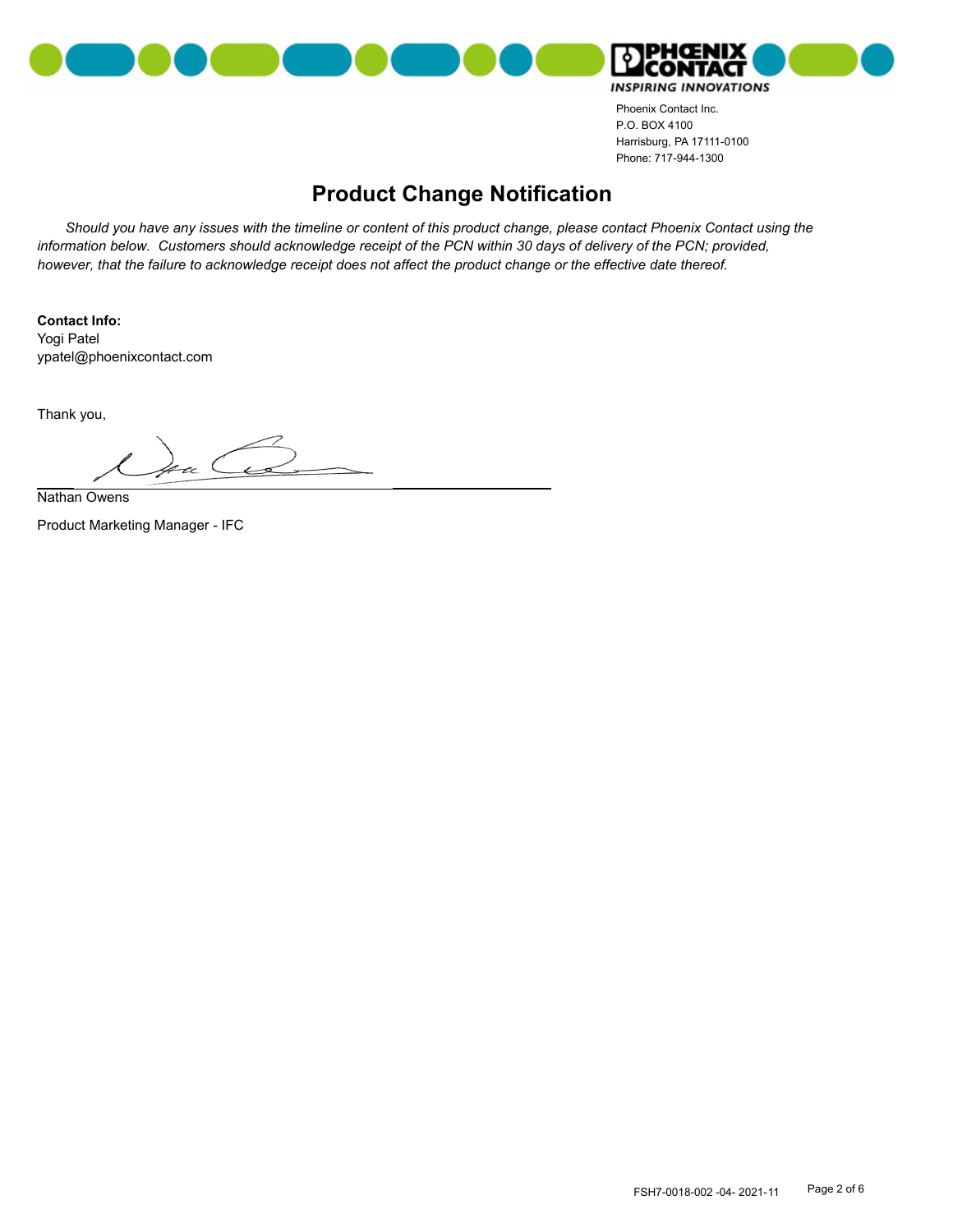



| Part#   | <b>Type Description</b>        |
|---------|--------------------------------|
| 1201753 | NBC-M12FRD/93F/                |
| 1201754 | NBC-M12MSD/93F/                |
| 1201755 | NBC-M12MRD/93F/                |
| 1201757 | NBC-M12FSD/93F/                |
| 1201758 | NBC-M12MSD-M12MSD/93F/         |
| 1201759 | NBC-M12MSD-M12FSD/93F/         |
| 1201760 | NBC-M12MRD-M12MRD/93F/         |
| 1201761 | NBC-M12MRD-M12FRD/93F/         |
| 1201762 | NBC-M12MSD-R4AC/93F/           |
| 1201763 | NBC-M12MRD-R4AC/93F/           |
| 1405867 | NBC-M12MRD-R4AC US/93E/        |
| 1405868 | NBC-M12MRD-M12MRD US/93E/      |
| 1405869 | NBC-M12MRD-M12FRD US/93E/      |
| 1405870 | NBC-M12FRD US/93E/             |
| 1405871 | NBC-M12MRD US/93E/             |
| 1405872 | NBC-M12MSD-R4AC US/93E/        |
| 1405873 | NBC-M12MSD-M12MSD US/93E/      |
| 1405874 | NBC-M12MSD-M12FSD US/93E/      |
| 1405875 | NBC-M12FSD US/93E/             |
| 1405876 | NBC-M12MSD US/93E/             |
| 1004422 | NBC-M12MSD/65,0-93E/MSD US     |
| 1014334 | NBC-M12MSD/ 0,2-93E/MRD SEE    |
| 1014335 | NBC-M12MSD/0,2-93E/MSD SEE     |
| 1034885 | NBC-M12MSD/12,5-93E/MSD PR     |
| 1050978 | NBC-MSD/3,8-93E/MSD US         |
| 1050979 | NBC-M12MSD/ 3,8-93E US         |
| 1069645 | NBC-MSD/ 0,5-93E/MRD US CRO    |
| 1069646 | NBC-MSD/ 1,0-93E/MRD US CRO    |
| 1069647 | NBC-MSD/ 2,0-93E/MRD US CRO    |
| 1071311 | NBC-M12FSD/ 0,5-93E/R4AC       |
| 1076291 | NBC-M12MSD/0,28-93D/RJ45 BK MK |
| 1089717 | NBC-M12MRD/10,0-93D            |
| 1106525 | NBC-M12MSD/ 4,0-93E/R4AC US    |
| 1160584 | NBC-M12MRD/5,0-93D             |
| 1160585 | NBC-M12MRD/20,0-93D            |
| 1160586 | NBC-M12MRD/5,0-93D /M12FSD     |
| 1160587 | NBC-M12MRD/20,0-93D /M12FSD    |
| 1164816 | NBC-MSD/1,0-93E US             |
| 1164818 | NBC-MSD/2,0-93E MP             |
| 1164819 | NBC-MSD/5,0-93E MP             |
| 1164820 | NBC-MSD/10,0-93E MP            |
| 1164821 | NBC-MSD/15,0-93E MP            |
| 1164822 | NBC-M12MSD/ 1,0-93E/M12MSD MP  |
| 1164823 | NBC-M12MSD/2,0-93E/M12MSD MP   |
| 1164824 | NBC-M12MSD/ 5,0-93E/M12MSD MP  |
| 1164825 | NBC-M12MSD/10,0-93E/M12MSD MP  |
| 1164826 | NBC-M12MSD/15,0-93E/M12MSD MP  |
|         |                                |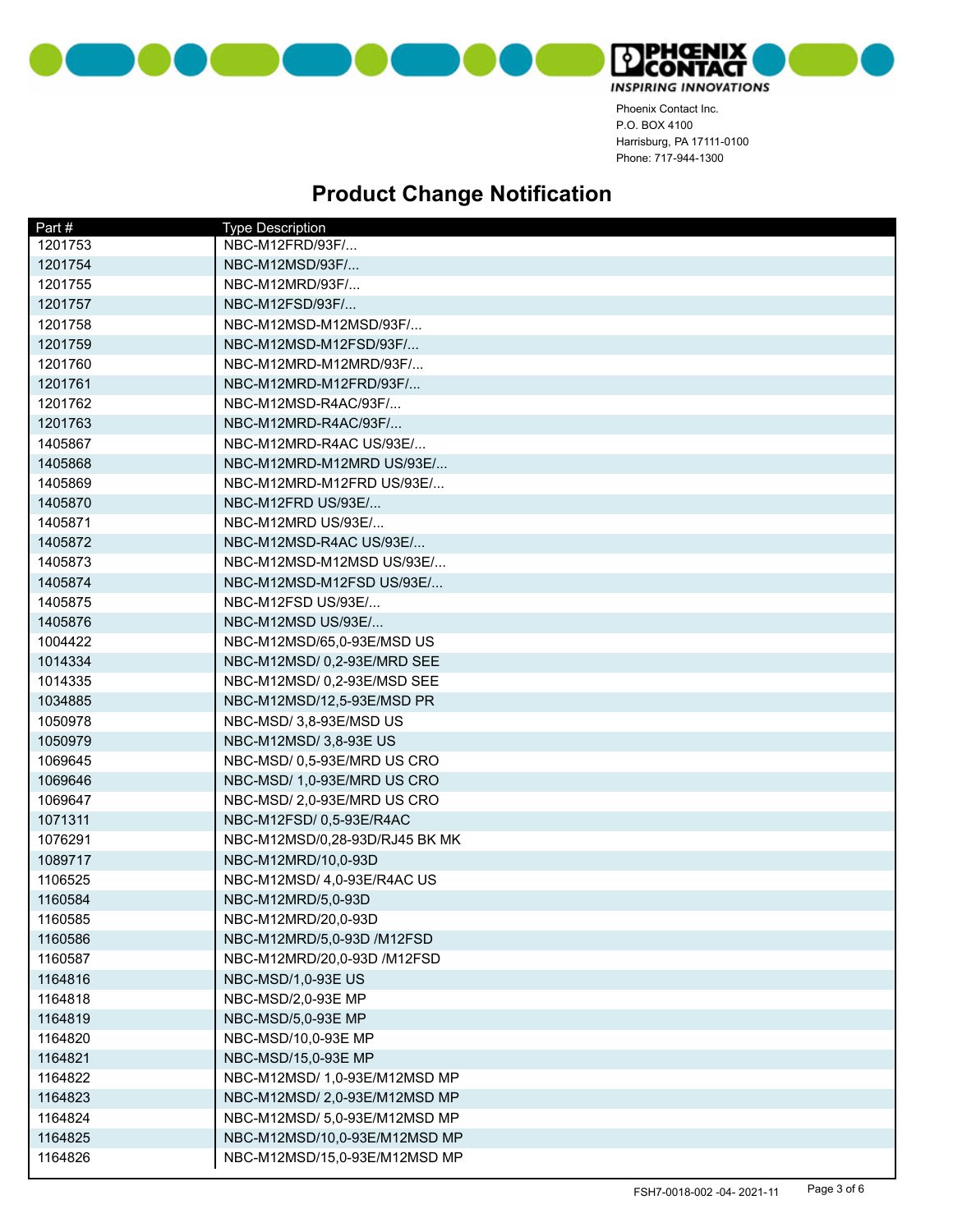



| 1189384 | NBC-4P-M12MSD/2,2-94D/M12MSD   |
|---------|--------------------------------|
| 1189385 | NBC-4P-M12MSD/3,7-94D/M12MSD   |
| 1189386 | NBC-4P-M12MSD/5,0-94D/M12MSD   |
| 1213912 | NBC-4P-M12MSD/2,0-94D/8P-M12FS |
| 1213913 | NBC-4P-M12MSD/5,0-94D/8P-M12FS |
| 1213914 | NBC-4P-M12MSD/10,0-94D/8P-M12F |
| 1216252 | NBC-M12MSD/2,0-93E/M12MSD RM   |
| 1216253 | NBC-M12MSD/3,0-93E/M12MSD RM   |
| 1223601 | NBC-8P-M12MS/5,0-93E/4P-M12MSD |
| 1270621 | NBC-M12MSD/ 1,0-93F/M12MSD SO  |
| 1270622 | NBC-M12MSD/2,0-93F/M12MSD SO   |
| 1270623 | NBC-M12MSD/ 6,0-93F/M12MSD SO  |
| 1270624 | NBC-M12MSD/10,0-93F/M12MSD SO  |
| 1273879 | NBC-M12MSD/ 0,5-93E/M12MSD SE  |
| 1273880 | NBC-M12MSD/ 1,0-93E/M12MSD SE  |
| 1273881 | NBC-M12MSD/3,0-93E/M12MSD SE   |
| 1273882 | NBC-M12MRD/ 0,5-93E/M12MRD SE  |
| 1273883 | NBC-M12MRD/ 1,0-93E/M12MRD SE  |
| 1273884 | NBC-M12MRD/ 3,0-93E/M12MRD SE  |
| 1281520 | NBC-4P-M12MSD/0,5-94D/M12MSD   |
| 1283901 | NBC-M12MSD/0,2-93E/M12FSD US   |
| 1296436 | NBC-M12MSD/5,0-93E/R4AC AMC    |
| 1315469 | NBC-M12MSD/50,0-93E/R4AC US    |
| 1315472 | NBC-M12MSD/60,0-93E/R4AC US    |
| 1315480 | NBC-M12MSD/70,0-93E/R4AC US    |
| 1315481 | NBC-M12MSD/90,0-93E/R4AC US    |
| 1315482 | NBC-M12MSD/100,0-93E/R4AC US   |
| 1315490 | NBC-M12MSD/65,0-93E/R4AC US    |
| 1321274 | NBC-M12MSD/45,0-93E/R4AC US    |
| 1321275 | NBC-M12MSD/80,0-93E/R4AC US    |
| 1326992 | NBC-M12MSD/50,0-93E/M12MSD US  |
| 1326994 | NBC-M12MSD/70,0-93E/M12MSD US  |
| 1346940 | NBC-M12MRD/2,0-93E/R4AC US SE  |
| 1409802 | NBC-M12MSD/2,04-93E/MSDSH SEE  |
| 1420514 | NBC-M12MSD/3,7-93D/R4AC ALT    |
| 1420896 | NBC-M12MSD/ 1,0-93D/MSD ALT    |
| 1426100 | NBC-M12MSD/60,0-93E/MSD GO     |
| 1426101 | NBC-M12MSD/96,0-93E/MSD GO     |
| 1431000 | NBC-M12MSD/2,2-93D/R4AC ALT    |
| 1192131 | NBC-M12MRD/ 2,0-93F/R4AC       |
| 1192132 | NBC-M12MRD/ 0,5-93F/R4AC       |
| 1192133 | NBC-M12MSD/40,0-93F/R4AC       |
| 1192134 | NBC-M12MSD/30,0-93F/R4AC       |
| 1192135 | NBC-M12MSD/20.0-93F/R4AC       |
| 1192136 | NBC-M12MSD/15,0-93F/R4AC       |
| 1192137 | NBC-M12MSD/10,0-93F/R4AC       |
| 1192138 | NBC-M12MSD/ 5,0-93F/R4AC       |
| 1192139 | NBC-M12MSD/2,0-93F/R4AC        |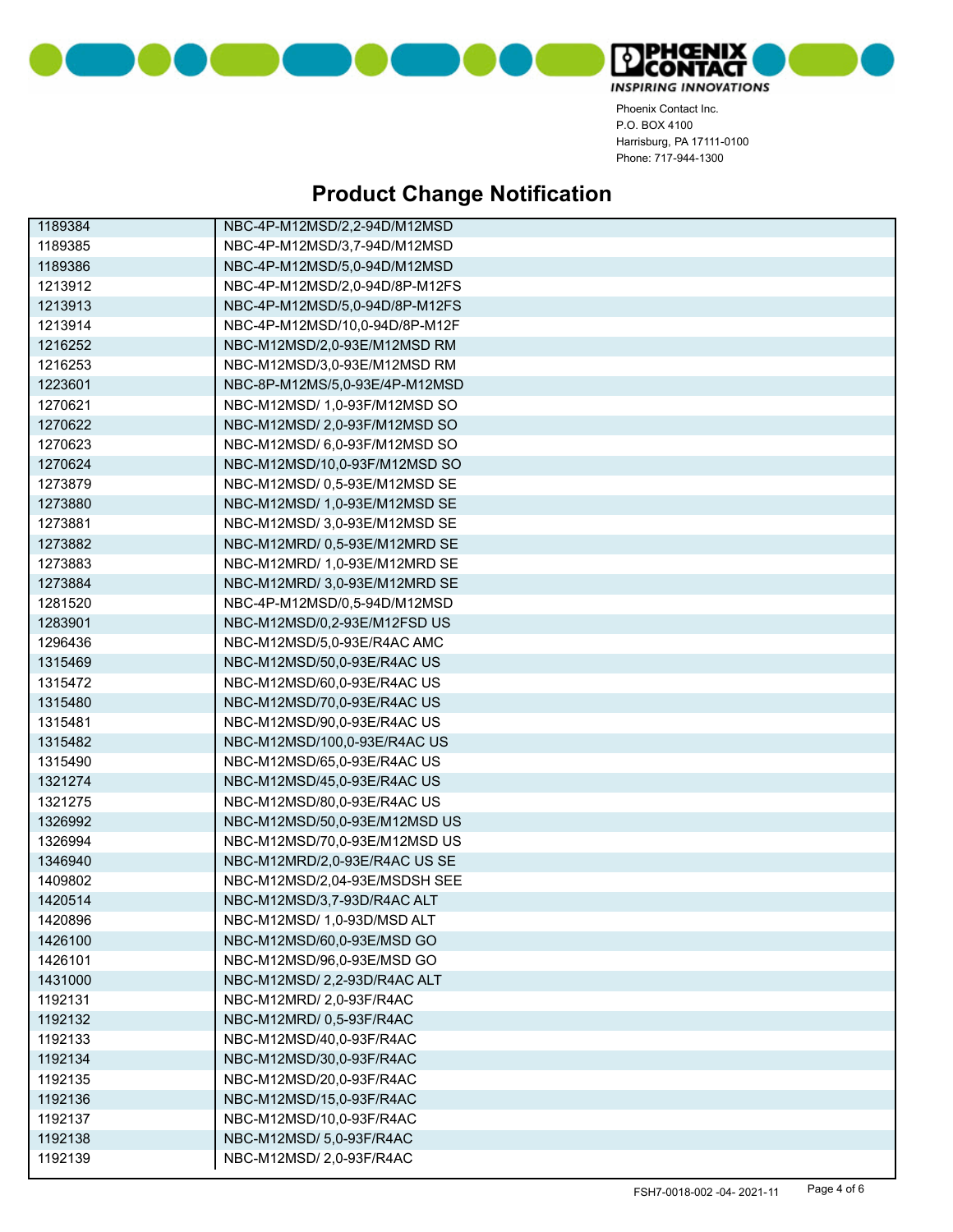



| 1192140 | NBC-M12MSD/ 0,5-93F/R4AC      |
|---------|-------------------------------|
| 1192141 | NBC-M12MRD/ 2,0-93F/M12FRD    |
| 1192142 | NBC-M12MRD/ 0,5-93F/M12FRD    |
| 1192143 | NBC-M12MRD/ 2,0-93F/M12MRD    |
| 1192144 | NBC-M12MRD/ 0,5-93F/M12MRD    |
| 1192145 | NBC-M12MSD/ 2,0-93F/M12FSD    |
| 1192146 | NBC-M12MSD/ 0,5-93F/M12FSD    |
| 1192147 | NBC-M12MSD/40,0-93F/M12MSD    |
| 1192148 | NBC-M12MSD/30,0-93F/M12MSD    |
| 1192149 | NBC-M12MSD/20,0-93F/M12MSD    |
| 1192150 | NBC-M12MSD/15,0-93F/M12MSD    |
| 1192151 | NBC-M12MSD/10,0-93F/M12MSD    |
| 1192152 | NBC-M12MSD/ 5,0-93F/M12MSD    |
| 1192154 | NBC-M12MSD/ 2,0-93F/M12MSD    |
| 1192155 | NBC-M12MSD/ 0,5-93F/M12MSD    |
| 1192156 | NBC-10,0-93F/M12FRD           |
| 1192157 | NBC- 5,0-93F/M12FRD           |
| 1192158 | NBC-2,0-93F/M12FRD            |
| 1192159 | NBC-10,0-93F/M12FSD           |
| 1192161 | NBC- 5,0-93F/M12FSD           |
| 1192164 | NBC- 2,0-93F/M12FSD           |
| 1192165 | NBC-M12MRD/10,0-93F           |
| 1192166 | NBC-M12MRD/ 5,0-93F           |
| 1192167 | NBC-M12MRD/ 2,0-93F           |
| 1192168 | NBC-M12MSD/40,0-93F           |
| 1192169 | NBC-M12MSD/30,0-93F           |
| 1192170 | NBC-M12MSD/20,0-93F           |
| 1192171 | NBC-M12MSD/15,0-93F           |
| 1192172 | NBC-M12MSD/10,0-93F           |
| 1192173 | NBC-M12MSD/ 5,0-93F           |
| 1192174 | NBC-M12MSD/ 2,0-93F           |
| 1406122 | NBC-M12MRD/ 2,0-93E/R4AC US   |
| 1406123 | NBC-M12MRD/2,0-93E/M12MRD US  |
| 1406124 | NBC-M12MRD/2,0-93E/M12FRD US  |
| 1406125 | NBC- 2,0-93E/M12FRD US        |
| 1406126 | NBC-M12MRD/ 2,0-93E US        |
| 1406127 | NBC-M12MSD/ 2,0-93E/R4AC US   |
| 1406128 | NBC-M12MSD/ 2,0-93E/M12MSD US |
| 1406129 | NBC-M12MSD/ 2,0-93E/M12FSD US |
| 1406130 | NBC- 2,0-93E/M12FSD US        |
| 1406131 | NBC-M12MSD/ 2,0-93E US        |
| 1408727 | NBC-M12MSD/ 5,0-93E US        |
| 1408728 | NBC-M12MSD/10,0-93E US        |
| 1408729 | NBC- 5,0-93E/M12FSD US        |
| 1408730 | NBC-10.0-93E/M12FSD US        |
| 1408731 | NBC-M12MSD/0,5-93E/M12FSDUS   |
| 1408732 | NBC-M12MSD/ 0,5-93E/M12MSD US |
| 1408733 | NBC-M12MSD/0,5-93E/R4ACUS     |
|         |                               |